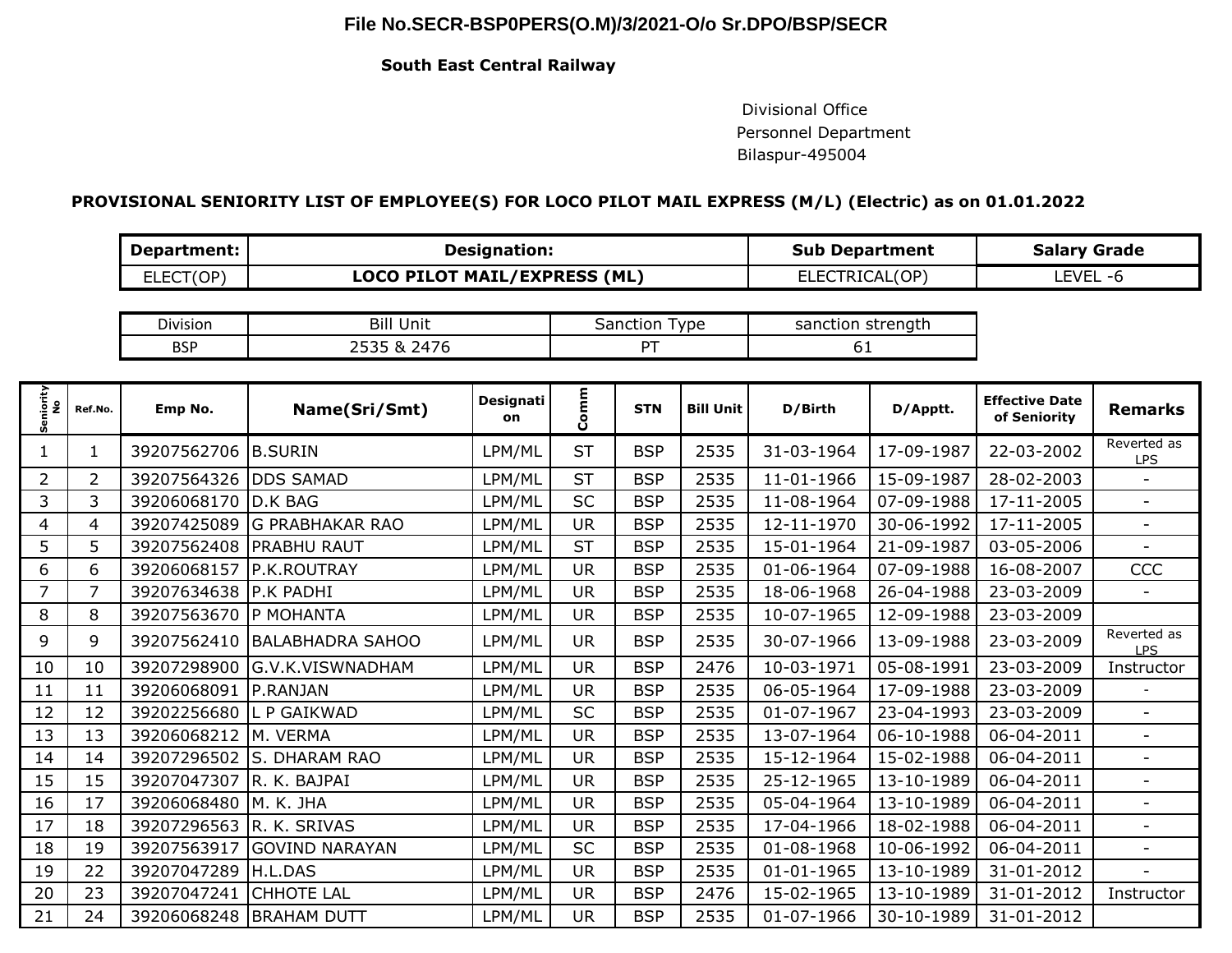#### **File No.SECR-BSP0PERS(O.M)/3/2021-O/o Sr.DPO/BSP/SECR**

|    |    |                         | <u>FIE NO.SECR-BSF OF ERSIO.MINJ/2021-010 SI.DF OIBSF ISLCR</u> |        |           |            |      |            |            |                                      |                          |
|----|----|-------------------------|-----------------------------------------------------------------|--------|-----------|------------|------|------------|------------|--------------------------------------|--------------------------|
| 22 | 25 | 39207047599             | S.K.PATNAIK                                                     | LPM/ML | <b>UR</b> | <b>BSP</b> | 2535 | 01-06-1964 | 16-08-1989 | 31-01-2012                           |                          |
| 23 | 26 | 39206068029             | D.K.GEDAM                                                       | LPM/ML | <b>ST</b> | <b>BSP</b> | 2535 | 25-08-1964 | 18-11-1986 | 31-01-2012                           |                          |
| 24 | 27 | 39207047460             | M.ANAND RAO                                                     | LPM/ML | <b>UR</b> | <b>BSP</b> | 2535 | 25-05-1969 | 16-08-1989 | 28-09-2012                           | $\overline{\phantom{0}}$ |
| 25 | 28 | 39207047575   M.SANYASI |                                                                 | LPM/ML | <b>UR</b> | <b>BSP</b> | 2535 | 22-05-1965 | 18-08-1989 | 28-09-2012                           |                          |
| 26 | 29 | 39207539563 S.S GOND    |                                                                 | LPM/ML | <b>ST</b> | <b>BSP</b> | 2535 | 25-06-1963 | 10-12-1986 | 28-09-2012                           | $\overline{\phantom{a}}$ |
| 27 | 30 | 39207562524             | <b>P K SENAPATI</b>                                             | LPM/ML | <b>UR</b> | <b>BSP</b> | 2535 | 04-02-1966 | 23-08-1989 | 28-09-2012                           | $\overline{\phantom{0}}$ |
| 28 | 31 | 39207051177             | <b>LAKHINDER DAS</b>                                            | LPM/ML | <b>ST</b> | <b>BSP</b> | 2535 | 15-08-1965 | 14-09-1993 | 28-09-2012                           | $\overline{\phantom{a}}$ |
| 29 | 32 | 39206068224             | <b>RAVINDRA KUMAR</b>                                           | LPM/ML | <b>UR</b> | <b>BSP</b> | 2535 | 08-11-1965 | 25-05-1989 | 28-09-2012                           | -                        |
| 30 | 33 | 39206068509             | A.S.BAGHEL                                                      | LPM/ML | <b>UR</b> | <b>BSP</b> | 2535 | 10-11-1964 | 13-10-1989 | 28-09-2012                           |                          |
| 31 | 34 | 39205820698             | MANIK CHAND KHAIRWAR                                            | LPM/ML | <b>UR</b> | <b>BSP</b> | 2535 | 02-10-1967 | 07-03-1990 | 28-09-2012                           | $\overline{\phantom{0}}$ |
| 32 | 35 | 39207964171             | A.K.DAS                                                         | LPM/ML | <b>SC</b> | <b>BSP</b> | 2535 | 30-05-1969 | 20-02-1996 | 28-09-2012                           |                          |
| 33 | 36 | 39207298699             | <b>BINOD KUMAR GUPTA</b>                                        | LPM/ML | <b>UR</b> | <b>BSP</b> | 2535 | 19-12-1969 | 07-10-1991 | 04-07-2013                           | $\overline{\phantom{a}}$ |
| 34 | 37 | 39205847175             | <b>S CHAKRABORTY</b>                                            | LPM/ML | <b>UR</b> | <b>BSP</b> | 2535 | 10-03-1969 | 04-04-1990 | 04-07-2013                           | -                        |
| 35 | 38 | 39207565173             | <b>T.A MASE</b>                                                 | LPM/ML | <b>ST</b> | <b>BSP</b> | 2535 | 15-06-1965 | 08-08-1994 | 20-02-2014                           | $\overline{\phantom{0}}$ |
| 36 | 39 | 39208090543             | <b>UDAY SINGH BANJARE</b>                                       | LPM/ML | SC        | <b>BSP</b> | 2535 | 17-06-1971 | 08-05-1996 | 20-02-2014                           | $\overline{\phantom{0}}$ |
| 37 | 41 | 39207563334             | D.K.GUPTA                                                       | LPM/ML | <b>UR</b> | <b>BSP</b> | 2535 | 30-06-1969 | 09-12-1991 | 05-02-2016                           |                          |
| 38 | 42 | 39205817638             | MANGAL SINGH JAGAT                                              | LPM/ML | <b>ST</b> | <b>BSP</b> | 2535 | 10-05-1968 | 14-09-1993 | 05-02-2016                           | $\overline{\phantom{0}}$ |
| 39 | 43 | 39205842888             | <b>RAJ KUMAR TANDAN</b>                                         | LPM/ML | <b>SC</b> | <b>BSP</b> | 2535 | 08-10-1964 | 01-05-1994 | 05-02-2016                           |                          |
| 40 | 44 | 39207563632             | <b>ARJUN KUMAR VERMA</b>                                        | LPM/ML | <b>SC</b> | <b>BSP</b> | 2535 | 30-06-1965 | 13-05-1992 | 20-07-2016                           | $\overline{\phantom{a}}$ |
| 41 | 45 | 39207563681             | <b>H.S BHADAURIA</b>                                            | LPM/ML | <b>UR</b> | <b>BSP</b> | 2535 | 20/06/1969 | 10/12/1991 | 08-08-2017                           |                          |
| 42 | 46 | 39207563358             | RAJENDRA SHUKLA                                                 | LPM/ML | <b>UR</b> | <b>USL</b> | 2476 | 12/071969  | 10.12.1991 | 08-08-2017                           | Instructor               |
| 43 | 47 | 39207563309             | <b>J.S SENGARA</b>                                              | LPM/ML | <b>UR</b> | <b>BSP</b> | 2535 | 28/10/1969 | 10/12/1991 | 08-08-2017                           |                          |
| 44 | 48 | 39207957257             | <b>GULAB LOHRA</b>                                              | LPM/ML | <b>ST</b> | <b>BSP</b> | 2535 | 10/11/1973 | 18/09/1995 | 08-08-2017                           |                          |
| 45 | 49 | 39207964031             | <b>D.S DHRUWEY</b>                                              | LPM/ML | <b>ST</b> | <b>BSP</b> | 2535 | 31/01/1971 | 28/07/1995 | 08-08-2017                           | $\overline{\phantom{a}}$ |
| 46 | 50 | 39207964663             | R K. RABIDAS                                                    | LPM/ML | <b>SC</b> | <b>BSP</b> | 2535 | 03/06/1967 | 15/04/1996 | 08-08-2017                           |                          |
| 47 | 51 | 39207960797             | <b>CHAKRESH KUMAR</b>                                           | LPM/ML | SC        | <b>BSP</b> | 2535 | 01/01/1969 | 04/02/1997 | 09-02-2018                           | $\overline{\phantom{a}}$ |
| 48 | 52 | 39207563565 I.P SINGH   |                                                                 | LPM/ML | <b>UR</b> | <b>BSP</b> | 2535 | 08-06-1970 | 20-12-1991 | 06-11-2018                           | $\overline{\phantom{a}}$ |
| 49 | 54 | 39207564132             | <b>BIJAY KUMAR DALAI</b>                                        | LPM/ML | <b>UR</b> | <b>BSP</b> | 2535 | 25-09-1965 | 20-05-1992 | 06-11-2018                           |                          |
| 50 | 55 | 39207563875             | D.K.SWAIN                                                       | LPM/ML | <b>UR</b> | <b>BSP</b> | 2535 | 21-05-1969 | 20-05-1992 | 06-11-2018                           | $\overline{\phantom{a}}$ |
| 51 | 56 |                         | 45206291661 MANOJ KUMAR DEWANGAN                                | LPM/ML | <b>UR</b> | <b>BSP</b> | 2535 | 11/09/1967 | 20/03/1986 | 05-05-2020                           |                          |
| 52 | 57 |                         | 39207047630 SUNIL KUMAR SAHU                                    | LPM/ML | <b>UR</b> | <b>BSP</b> | 2535 |            |            | 06-03-1970   26-08-1989   05-05-2020 |                          |
| 53 | 58 |                         | 39207563930   MANORANJAN KUMAR                                  | LPM/ML | <b>UR</b> | <b>BSP</b> | 2535 | 31-12-1967 | 20-05-1992 | 05-05-2020                           |                          |
| 54 | 59 |                         | 39207563978 SARAT KUMAR SAMAL                                   | LPM/ML | <b>UR</b> | <b>BSP</b> | 2535 | 14-01-1966 | 20-05-1992 | 05-05-2020                           |                          |
| 55 | 60 | 39207564260             | <b>BINAY KUMAR RAUT</b>                                         | LPM/ML | <b>UR</b> | <b>BSP</b> | 2535 | 05-07-1968 | 20-05-1992 | 05-05-2020                           |                          |
| 56 | 61 | 39207563905 GIRISH NAIR |                                                                 | LPM/ML | <b>UR</b> | <b>BSP</b> | 2535 | 22-05-1968 | 15-06-1992 | 05-05-2020                           |                          |
| 57 | 62 |                         | 39207424840   VIJAYAGNIHOTRI                                    | LPM/ML | <b>UR</b> | <b>BSP</b> | 2535 | 20-05-1970 | 20-06-1992 | 05-05-2020                           |                          |
| 58 | 63 |                         | 39207563942 P. SAROJ KUMAR PATRO                                | LPM/ML | <b>UR</b> | <b>BSP</b> | 2535 | 20-05-1967 | 03-08-1992 | 05-05-2020                           |                          |
| 59 | 64 |                         | 39207563991 SARBESWAR SAHOO                                     | LPM/ML | UR.       | <b>BSP</b> | 2535 | 07-09-1967 | 03-08-1992 | 05-05-2020                           | Ξ.                       |
| 60 | 65 |                         | 39207564259   PURRUSOTTAM BARIK                                 | LPM/ML | UR        | <b>BSP</b> | 2535 | 25-07-1965 | 03-08-1992 | 05-05-2020                           | Ξ.                       |